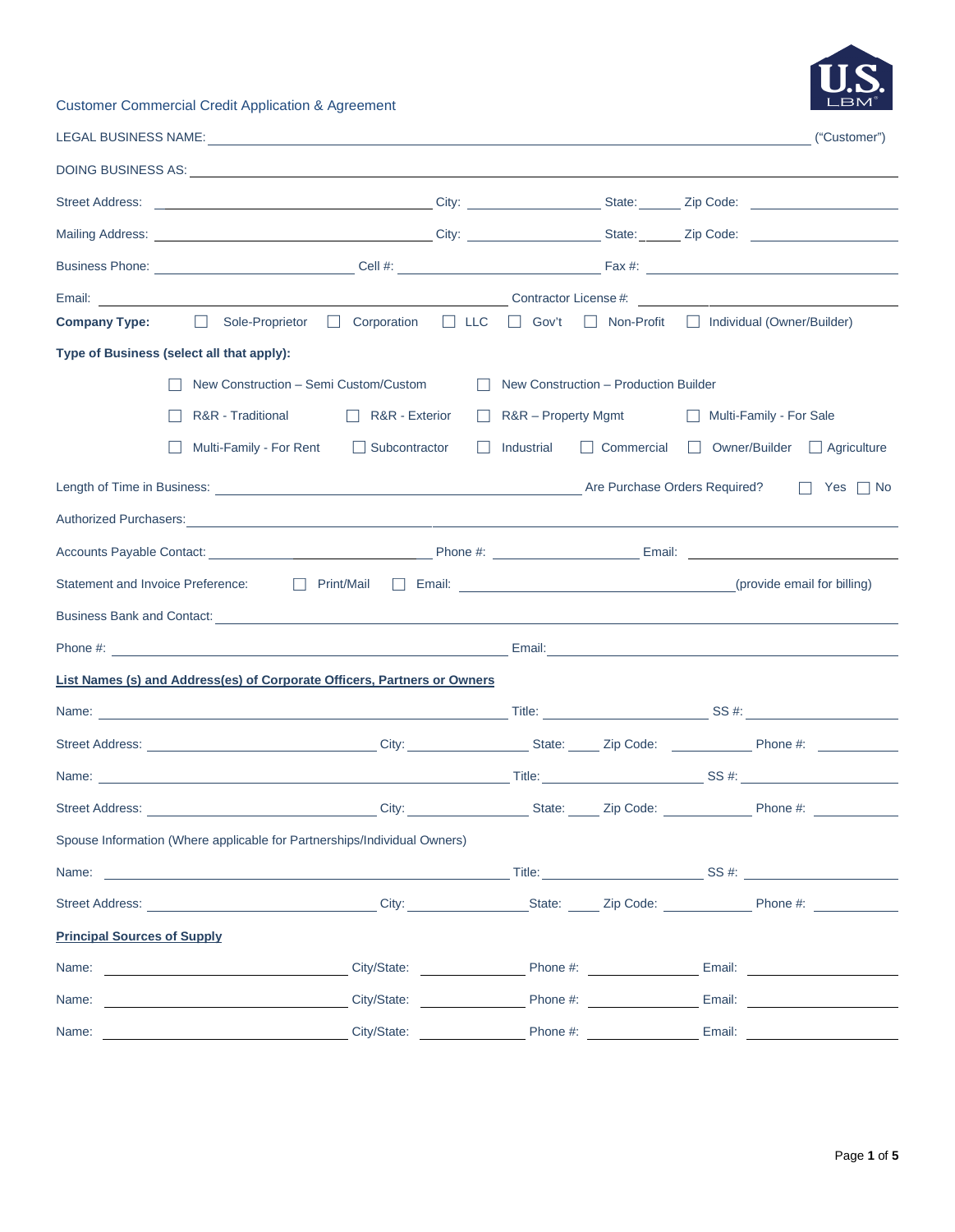

#### Customer Commercial Credit Application & Agreement

#### **Commercial Credit Application Agreement**

**US LBM Holdings, LLC** (together with any of the entities identified on the final page hereof (which may be updated from time to time) from which Customer makes a purchase, "Seller" or "we"), uses this Credit Application & Agreement ("Credit Application") for the extension of credit to Customer. Upon signing this Credit Application, Customer agrees that:

- 1. This is an application for the extension of commercial credit and Seller is entitled to rely on the information provided herein. Customer hereby certifies that the information contained herein is complete and accurate.
- 2. Each individual executing this application on behalf of Customer hereby personally covenants, certifies, represents and warrants that (s)he has been duly authorized by the governing body of the Customer to execute and enter into the same on behalf of Customer.
- 3. Seller or any investigative agency of Seller are hereby authorized to verify the information provided. Customer further grants Seller or any other investigative agency of Seller permission to contact consumer credit reporting agencies, and all bank, credit and trade references to verify Customer's credit standing and Customer authorizes them to release said information to Seller or investigative agency including release of Customer's financial records and information. Seller is not obligated to extend credit to Customer.
- 4. Seller may charge Customer's account the face amount of all sales for materials and services rendered, and Customer shall pay such amount(s) within 10 days after billing unless terms are otherwise stated and agreed to by Seller.
- 5. By signing this Credit Application, Customer agrees to pay a finance charge on any and all charges remaining unpaid after the due date and computed at a periodic rate of 1.5% per calendar month on the unpaid balance (annual percentage of finance charge of 18%) or up to the highest amount permitted by law.
- 6. Seller may cancel, modify and/or terminate Customer's account and privileges at any time with or without notice or cause.
- 7. Upon default in payment of any unpaid balance due, the entire indebtedness in Customer's account shall become immediately due and payable without notice at Seller's discretion.
- 8. A photocopy or PDF of any sales draft, sales slip or other documents evidencing purchase made or services rendered on Customer's account will be admissible evidence of Customer's liability in any legal action for payment.
- 9. A photocopy of this Credit Application, or any document, that contains digitally captured/transmitted signature will be enforceable as though they are original or handwritten documents.
- 10. If Customer is a legal entity, the individual or individuals signing this Credit Application shall be personally liable for payment for all materials and services provided or rendered to Customer, in addition to the entity's liability.
- 11. Customer agrees to pay all reasonable costs incurred by Seller whether involving the collection of any past due accounts or otherwise, including, but not limited to, costs, interest, and reasonable attorney's fees and disbursements.
- 12. The establishment of a line of credit will not limit Customer's liability in any amount in excess of the line of credit and Seller may increase or decrease Customer's line of credit in Seller's sole discretion.
- 13. Customer agrees to promptly notify Seller in writing of any errors in Customer's account.
- 14. All sales and services made to Customer will be subject to Seller's General Terms and Conditions and Customer and Guarantor(s) (as this term is hereinafter defined) will be bound by Seller's Standard Terms and Conditions, in each case, which may be updated from time to time and notified to Customer.
- 15. If any affiliate of Customer seeks to purchase on credit, such affiliate is required to complete a separate Credit Application. In the absence of a separate Credit Application, the attached Standard Terms and Conditions will apply and Customer will be jointly liable for payment for all materials shipped to every such affiliated entity. Acceptance of payment from any party other than Customer will not affect the joint liability of Customer hereunder.
- 16. Regardless of any direction by Customer to the contrary, Seller shall have the right to apply any payment received from or on behalf of Customer to the payment, in full or in part, of any one or more of the open invoices then payable by Customer, in Seller's sole discretion.
- 17. Customer represents and warrants that it will use all goods purchased under this account for business purposes and Customer is not a consumer as defined in the Federal Consumer Credit Protection Act or in any other federal or state consumer credit law.

 $\_$ 

Date: Customer/Applicant

SIGNATURE of OWNER/ AUTHORIZED OFFICER

Spouse (Where applicable for Partnership/Individual Owner/Sole Proprietor)

 $\frac{1}{2}$  ,  $\frac{1}{2}$  ,  $\frac{1}{2}$  ,  $\frac{1}{2}$  ,  $\frac{1}{2}$  ,  $\frac{1}{2}$  ,  $\frac{1}{2}$  ,  $\frac{1}{2}$  ,  $\frac{1}{2}$  ,  $\frac{1}{2}$  ,  $\frac{1}{2}$  ,  $\frac{1}{2}$  ,  $\frac{1}{2}$  ,  $\frac{1}{2}$  ,  $\frac{1}{2}$  ,  $\frac{1}{2}$  ,  $\frac{1}{2}$  ,  $\frac{1}{2}$  ,  $\frac{1$ SIGNATURE OF SPOUSE

 $\mathcal{L}_\text{max}$  and  $\mathcal{L}_\text{max}$  and  $\mathcal{L}_\text{max}$  are the set of the set of the set of the set of the set of the set of the set of the set of the set of the set of the set of the set of the set of the set of the set of th PRINTED NAME OF SPOUSE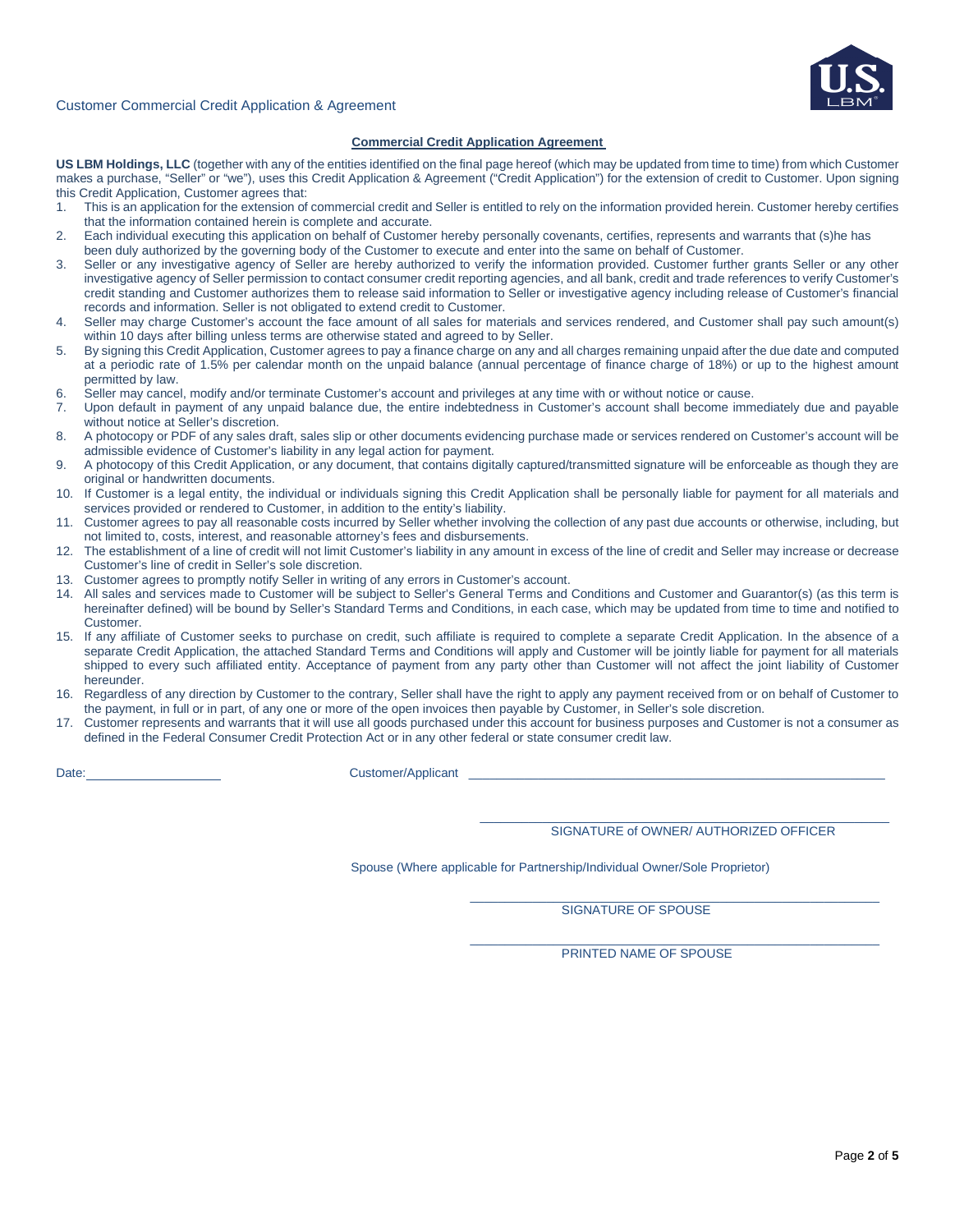#### **Guaranty**

**Personal Guarantee**: For valuable consideration, the receipt of which is hereby acknowledged, and to induce Seller to extend credit to the Customer, the undersigned ("Guarantor") individually and, if plural, jointly and severally, hereby personally and unconditionally guarantees the full and prompt payment to Seller when due of all indebtedness, obligations, and liabilities of the Customer named in the Credit Application & Agreement, including but not limited to all amounts currently owing and arising in the future. This shall be an open, absolute, unconditional and continuing guaranty, covering any number of transactions, and shall continue in force not withstanding any change in the form of such indebtedness, or renewals or extensions thereof, to which the undersigned hereby expressly consents. This is a guaranty of payment and not of collection. This guaranty may be terminated only by giving written notice (sent via Certified Mail, Return Receipt Requested) sent to and received by Seller. Any such termination shall not in any manner affect the Guarantor's liability as to any indebtedness contracted for prior to receipt of such notice by Seller. The undersigned further agree(s) to pay all expenses and cost of collection, including interest, court costs and attorney's fees, which may be incurred by Seller in collection of any amounts owed by Customer or in enforcing this Guaranty. It is understood and agreed that there is no limit to my/our liability under this guaranty and that the requested credit amount in the Credit Application, which is subject to increase or decrease in Seller's sole discretion at any time and with or without notice to Customer or Guarantor, shall not limit our liability under this Guaranty. The undersigned further acknowledges that the use of corporation titles shall not limit the personal liability of the signatory. Guarantor shall not be released from liability under this Guaranty because of the failure of any other person to execute this Guaranty, or by any act or omission by Seller, including without limitation, any act or omission which might be construed as a discharge of a surety. A signature on this Guaranty that is transmitted via e-mail or by facsimile has the same legal effect as an original signature. The parties agree that this Guaranty shall be construed according to the laws of the state in which Seller is located, and the undersigned hereby submit(s) to personal jurisdiction in the state in which Seller is located.

EACH OF THE UNDERSIGNED PERSONAL GUARANTOR(S), RECOGNIZING THAT HIS/HER INDIVIDUAL CREDIT HISTORY MAY BE A NECESSARY FACTOR IN THE EVALUATION OF THIS PERSONAL GUARANTY AND THE CREDIT APPLICATION, HEREBY CONSENT TO AND AUTHORIZE, THE USE OF A CONSUMER CREDIT REPORT ON THE UNDERSIGNED, BY SELLER FROM TIME TO TIME AS MAY BE NEEDED, IN THE CREDIT EVALUATION PROCESS.

I swear or affirm that I have received, read and understand the preceding terms and conditions of the Credit Application and this Guaranty Agreement and agree to be bound by the same

In witness whereof, the undersigned has (have) executed this Guaranty as of the day of , 20 \_\_\_\_\_\_\_\_

Print Name **Sign without reference to your title or corporate position** 

Print Name Sign without reference to your title or corporate position

Print Name Sign without reference to your title or corporate position

\_\_\_\_\_\_\_\_\_\_\_\_\_\_\_\_\_\_\_\_\_\_\_\_\_\_\_\_\_\_\_\_\_\_\_\_\_ \_\_\_\_\_\_\_\_\_\_\_\_\_\_\_\_\_\_\_\_\_\_\_\_\_\_\_\_\_\_\_\_\_\_\_\_\_\_\_\_\_\_\_\_\_\_\_\_\_\_

Spouse Print Name Spouse Signature, individually.

The above Guaranty was executed in my presence on  $\sim$  , 20

Witness Signature **All and Science Contract Contract Contract Contract Contract Contract Contract Contract Contract Contract Contract Contract Contract Contract Contract Contract Contract Contract Contract Contract Contrac**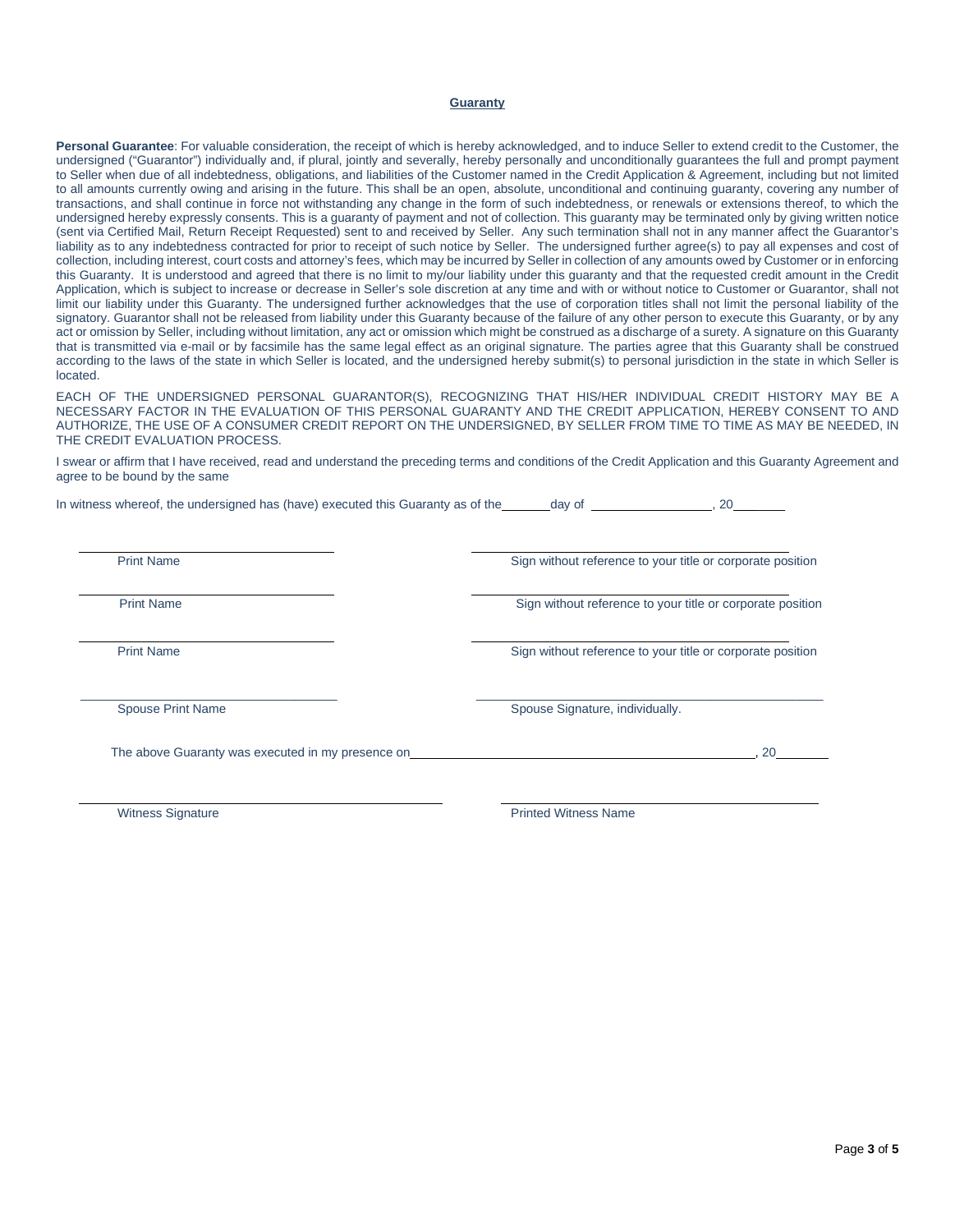Minnesota Projects

## **MECHANIC'S LIEN NOTICE**

**(A) ANY PERSON OR COMPANY SUPPLYING LABOR OR MATERIALS FOR THIS IMPROVEMENT TO YOUR PROPERTY MAY FILE A LIEN AGAINST YOUR PROPERTY IF THAT PERSON OR COMPANY IS NOT PAID FOR THE CONTRIBUTIONS.** 

**(B) UNDER MINNESOTA LAW, YOU HAVE THE RIGHT TO PAY PERSONS WHO SUPPLIED LABOR OR MATERIALS FOR THIS IMPROVEMENT DIRECTLY AND DEDUCT THIS AMOUNT FROM OUR CONTRACT PRICE OR WITHHOLD THE AMOUNTS DUE THEM FROM US UNTIL 120 DAYS AFTER COMPLETION OF THE IMPROVEMENT UNLESS WE GIVE YOU A LIEN WAIVER SIGNED BY PERSONS WHO SUPPLIED ANY LABOR OR MATERIAL FOR THE IMPROVEMENT AND WHO GAVE YOU TIMELY NOTICE.** 

Wisconsin Projects

# **CONSTRUCTION LIEN NOTICE**

**AS REQUIRED BY THE WISCONSIN CONSTRUCTION LIEN LAW, SELLER HEREBY NOTIFIES OWNER THAT PERSONS OR COMPANIES PERFORMING, FURNISHING, OR PROCURING LABOR, SERVICES, MATERIALS, PLANS, OR SPECIFICATIONS FOR THE CONSTRUCTION ON OWNER'S LAND MAY HAVE LIEN RIGHTS ON OWNER'S LAND AND BUILDINGS IF NOT PAID. THOSE ENTITLED TO LIEN RIGHTS, IN ADDITION TO SELLER, ARE THOSE WHO CONTRACT DIRECTLY WITH THE OWNER OR THOSE WHO GIVE THE OWNER NOTICE WITHIN 60 DAYS AFTER THEY FIRST PERFORM, FURNISH, OR PROCURE LABOR, SERVICES, MATERIALS, PLANS OR SPECIFICATIONS FOR THE CONSTRUCTION. ACCORDINGLY, OWNER PROBABLY WILL RECEIVE NOTICES FROM THOSE WHO PERFORM, FURNISH, OR PROCURE LABOR, SERVICES, MATERIALS, PLANS, OR SPECIFICATIONS FOR THE CONSTRUCTION, AND SHOULD GIVE A COPY OF EACH NOTICE RECEIVED TO THE MORTGAGE LENDER, IF ANY. SELLER AGREES TO COOPERATE WITH THE OWNER AND THE OWNER'S LENDER, IF ANY, TO SEE THAT ALL POTENTIAL LIEN CLAIMANTS ARE DULY PAID.** 

**Other State Specific Notices and Waivers** 

### Connecticut Projects

**THE UNDERSIGNED WAIVE THEIR RIGHT TO NOTICE AND HEARING UNDER CHAPTER 903A OF THE CONNECTICUT GENERAL STATUTES SECTION 52-278A THROUGH G ET AL PERTAINING TO PREJUDGMENT REMEDIES. BUYER(S) CERTIFY THAT THIS IS A COMMERCIAL TRANSACTION AND EXPRESSLY WAIVES ALL RIGHTS UNDER SECTIONS 52-278A THROUGH 52-278G OF THE CONNECTICUT GENERAL STATUTES OF PRIOR NOTICE AND HEARING WITH RESPECT TO ANY FUTURE GARNISHMENT, ATTACHMENT OR REPLEVIN BY THE SELLER AGAINST PROPERTY OWNED OR POSSESSED BY BUYER(S).** 

## Kentucky

**NOTWITHSTANDING THE FOREGOING GENERAL GUARANTY, THE AMOUNT PAYABLE UNDER THIS GUARANTY SHALL NOT EXCEED IN THE AGGREGATE PRINCIPAL AMOUNT OF \$5,000,000.00, PLUS INTEREST ATTORNEY'S FEES, AND THE COSTS AND EXPENSES OF ENFORCEMENT OF THIS GUARANTY SHALL TERMINATE ON 1-01-2050**